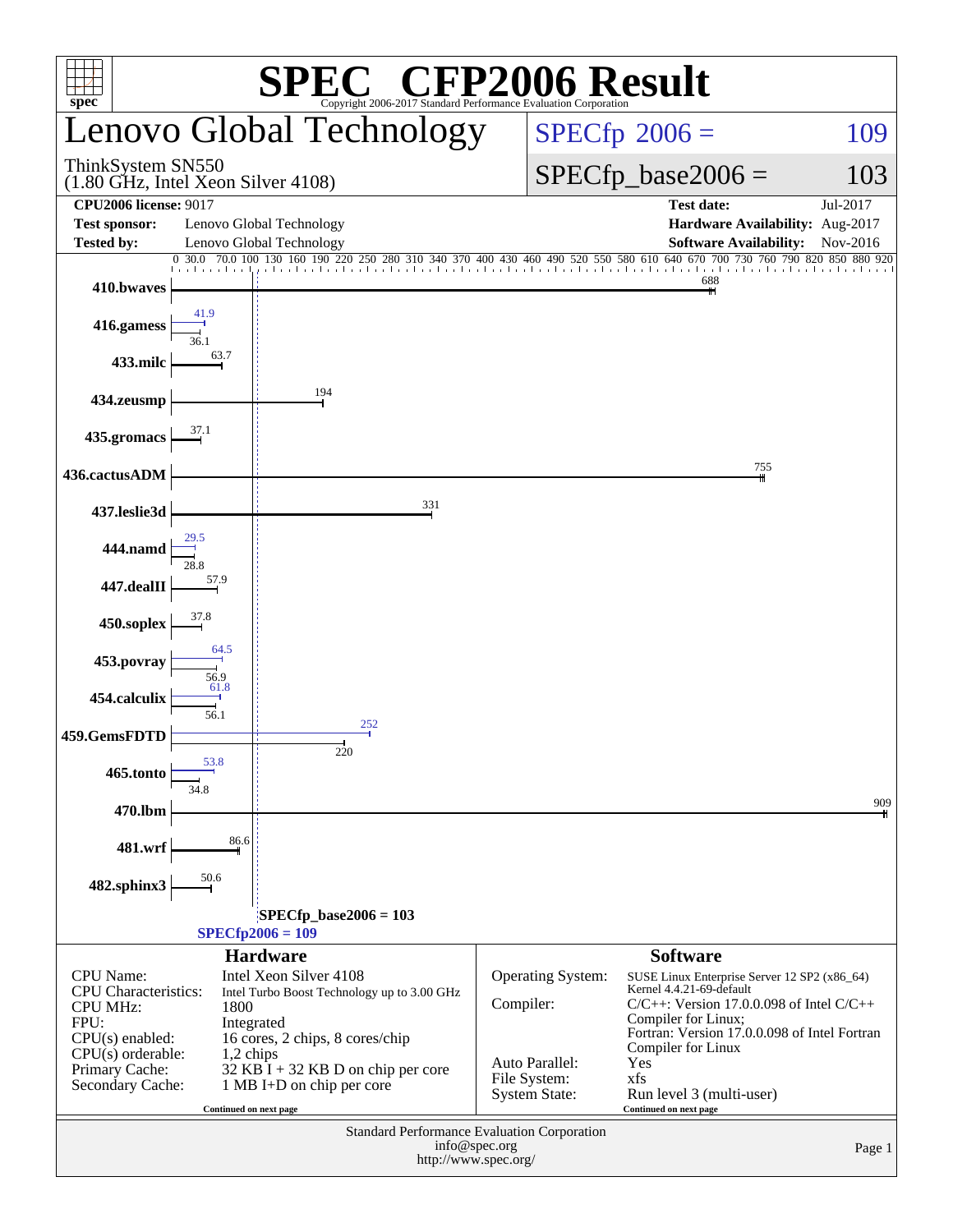| T T<br>$spec^*$                                                                            |                                                             |       |                |       |                |       |                                                                |              |                |              |                |              |  |
|--------------------------------------------------------------------------------------------|-------------------------------------------------------------|-------|----------------|-------|----------------|-------|----------------------------------------------------------------|--------------|----------------|--------------|----------------|--------------|--|
| Lenovo Global Technology                                                                   |                                                             |       |                |       |                |       | $SPECfp2006 =$<br>109                                          |              |                |              |                |              |  |
| ThinkSystem SN550<br>$(1.80$ GHz, Intel Xeon Silver 4108)                                  |                                                             |       |                |       |                |       | $SPECfp\_base2006 =$<br>103                                    |              |                |              |                |              |  |
| <b>CPU2006 license: 9017</b>                                                               |                                                             |       |                |       |                |       | <b>Test date:</b><br>Jul-2017                                  |              |                |              |                |              |  |
| <b>Test sponsor:</b>                                                                       | Lenovo Global Technology<br>Hardware Availability: Aug-2017 |       |                |       |                |       |                                                                |              |                |              |                |              |  |
| <b>Tested by:</b><br>Lenovo Global Technology<br><b>Software Availability:</b><br>Nov-2016 |                                                             |       |                |       |                |       |                                                                |              |                |              |                |              |  |
| L <sub>3</sub> Cache:<br>11 MB I+D on chip per chip<br>Other Cache:<br>None                |                                                             |       |                |       |                |       | <b>Base Pointers:</b><br>64-bit<br>Peak Pointers:<br>32/64-bit |              |                |              |                |              |  |
| Memory:<br>768 GB (24 x 32 GB 2Rx4 PC4-2666V-R, running at                                 |                                                             |       |                |       |                |       | Other Software:<br>None                                        |              |                |              |                |              |  |
| 2400 MHz)<br>Disk Subsystem:<br>1 x 800 GB SATA SSD                                        |                                                             |       |                |       |                |       |                                                                |              |                |              |                |              |  |
| Other Hardware:<br>None                                                                    |                                                             |       |                |       |                |       |                                                                |              |                |              |                |              |  |
|                                                                                            |                                                             |       |                |       |                |       |                                                                |              |                |              |                |              |  |
| <b>Results Table</b>                                                                       |                                                             |       |                |       |                |       |                                                                |              |                |              |                |              |  |
|                                                                                            | <b>Base</b>                                                 |       |                |       |                |       |                                                                | <b>Peak</b>  |                |              |                |              |  |
| <b>Benchmark</b>                                                                           | <b>Seconds</b>                                              | Ratio | <b>Seconds</b> | Ratio | <b>Seconds</b> | Ratio | <b>Seconds</b>                                                 | <b>Ratio</b> | <b>Seconds</b> | <b>Ratio</b> | <b>Seconds</b> | <b>Ratio</b> |  |
| 410.bwayes                                                                                 | 19.8                                                        | 686   | 19.8           | 688   | 19.6           | 693   | 19.8                                                           | 686          | 19.8           | 688          | 19.6           | 693          |  |
| 416.gamess                                                                                 | 542                                                         | 36.1  | 542            | 36.1  | 542            | 36.1  | 466                                                            | 42.0         | 467            | 41.9         | 468            | 41.8         |  |
| 433.milc                                                                                   | 144                                                         | 63.9  | 145            | 63.1  | 144            | 63.7  | 144                                                            | 63.9         | 145            | 63.1         | 144            | 63.7         |  |
| 434.zeusmp                                                                                 | 47.0                                                        | 194   | 47.4           | 192   | 47.0           | 194   | 47.0                                                           | 194          | 47.4           | 192          | 47.0           | 194          |  |
| 435.gromacs                                                                                | 193                                                         | 37.1  | 193            | 37.1  | 193            | 37.0  | 193                                                            | 37.1         | 193            | 37.1         | 193            | 37.0         |  |
| 436.cactusADM                                                                              | 15.8                                                        | 756   | 15.9           | 751   | 15.8           | 755   | 15.8                                                           | 756          | 15.9           | 751          | 15.8           | 755          |  |
| 437.leslie3d                                                                               | 28.3                                                        | 332   | 28.4           | 331   | 28.4           | 331   | 28.3                                                           | 332          | 28.4           | 331          | 28.4           | 331          |  |
| 444.namd                                                                                   | 279                                                         | 28.8  | 278            | 28.8  | 278            | 28.8  | 272                                                            | 29.5         | 272            | 29.5         | 272            | 29.5         |  |
| 447.dealII                                                                                 | 198                                                         | 57.9  | 198            | 57.9  | 198            | 57.9  | 198                                                            | 57.9         | 198            | 57.9         | 198            | 57.9         |  |
| 450.soplex                                                                                 | 221                                                         | 37.8  | 221            | 37.8  | 220            | 37.9  | 221                                                            | 37.8         | 221            | 37.8         | 220            | 37.9         |  |
| 453.povray                                                                                 | 93.5                                                        | 56.9  | 93.6           | 56.9  | 93.6           | 56.8  | 82.4                                                           | 64.5         | 82.1           | 64.8         | 83.2           | 64.0         |  |
| 454.calculix                                                                               | 147                                                         | 56.1  | 147            | 56.1  | 148            | 55.9  | 133                                                            | 61.8         | 134            | 61.7         | 134            | 61.8         |  |
| 459.GemsFDTD                                                                               | 48.3                                                        | 220   | 48.2           | 220   | 48.2           | 220   | 42.0                                                           | 252          | 42.1           | 252          | 42.0           | 253          |  |
| 465.tonto                                                                                  | 283                                                         | 34.8  | 284            | 34.6  | 283            | 34.8  | 183                                                            | 53.7         | 183            | 53.8         | 183            | 53.8         |  |
| $470$ .lbm                                                                                 | 15.1                                                        | 912   | 15.1           | 908   | 15.1           | 909   | 15.1                                                           | 912          | 15.1           | 908          | 15.1           | 909          |  |
| 481.wrf                                                                                    | 129                                                         | 86.7  | 133            | 84.1  | 129            | 86.6  | 129                                                            | 86.7         | 133            | 84.1         | 129            | 86.6         |  |
| $482$ .sphinx $3$                                                                          | 389                                                         | 50.0  | 386            | 50.6  | 385            | 50.6  | 389                                                            | 50.0         | 386            | 50.6         | 385            | 50.6         |  |

Results appear in the [order in which they were run.](http://www.spec.org/auto/cpu2006/Docs/result-fields.html#RunOrder) Bold underlined text [indicates a median measurement.](http://www.spec.org/auto/cpu2006/Docs/result-fields.html#Median)

#### **[Operating System Notes](http://www.spec.org/auto/cpu2006/Docs/result-fields.html#OperatingSystemNotes)**

Stack size set to unlimited using "ulimit -s unlimited"

#### **[Platform Notes](http://www.spec.org/auto/cpu2006/Docs/result-fields.html#PlatformNotes)**

 BIOS configuration: Choose Operating Mode set to Maximum Performance Hyper-Threading set to Disable DCU Streamer Prefetcher set to Disable DCA set to Disable Patrol Scrub set to Disable LLC dead line alloc set to Disable Sysinfo program /home/cpu2006-1.2-ic17.0/config/sysinfo.rev6993 Revision 6993 of 2015-11-06 (b5e8d4b4eb51ed28d7f98696cbe290c1)

Continued on next page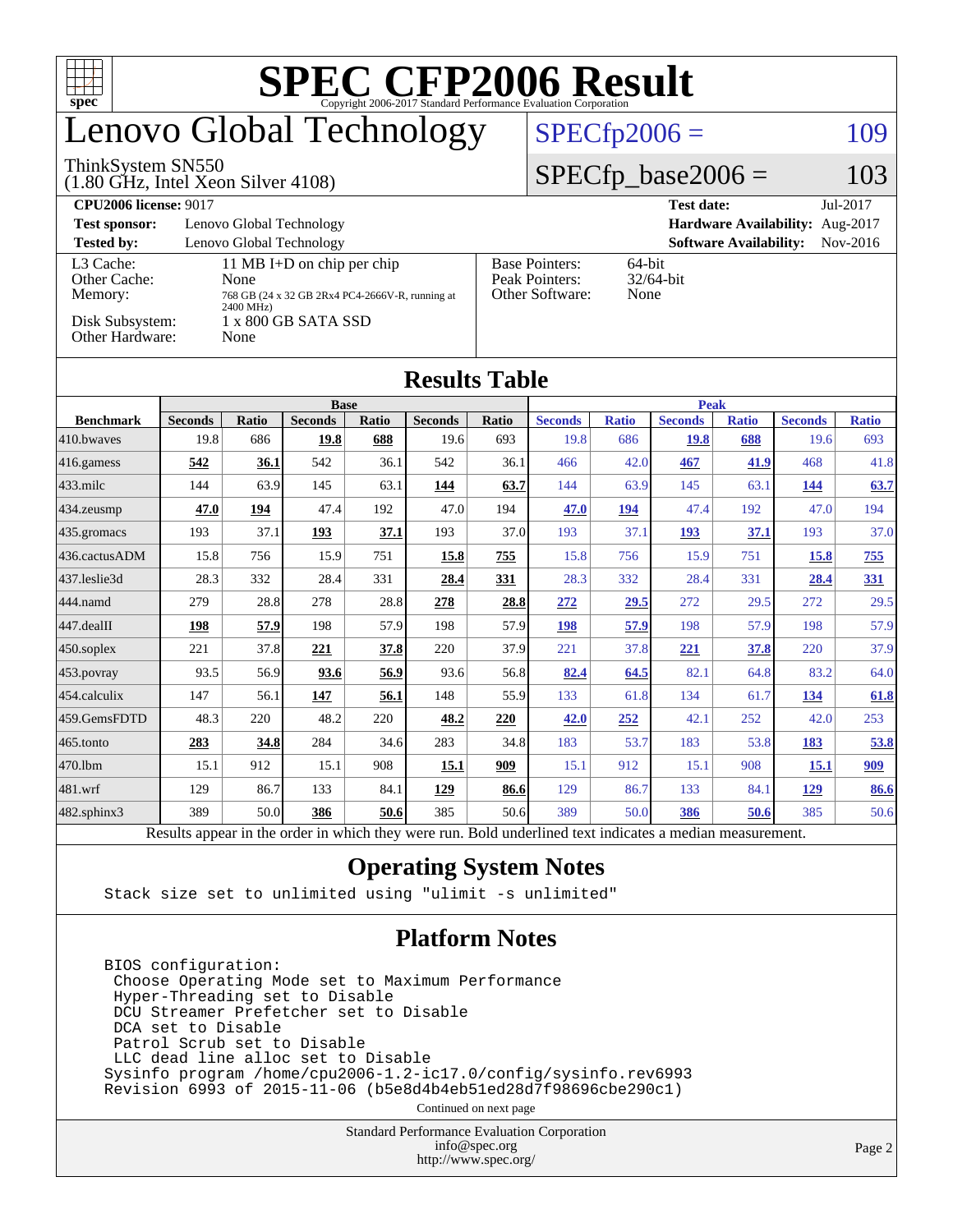

## enovo Global Technology

ThinkSystem SN550

(1.80 GHz, Intel Xeon Silver 4108)

 $SPECTp2006 = 109$ 

**[Test sponsor:](http://www.spec.org/auto/cpu2006/Docs/result-fields.html#Testsponsor)** Lenovo Global Technology **[Hardware Availability:](http://www.spec.org/auto/cpu2006/Docs/result-fields.html#HardwareAvailability)** Aug-2017 **[Tested by:](http://www.spec.org/auto/cpu2006/Docs/result-fields.html#Testedby)** Lenovo Global Technology **[Software Availability:](http://www.spec.org/auto/cpu2006/Docs/result-fields.html#SoftwareAvailability)** Nov-2016

 $SPECTp\_base2006 = 103$ **[CPU2006 license:](http://www.spec.org/auto/cpu2006/Docs/result-fields.html#CPU2006license)** 9017 **[Test date:](http://www.spec.org/auto/cpu2006/Docs/result-fields.html#Testdate)** Jul-2017

#### **[Platform Notes \(Continued\)](http://www.spec.org/auto/cpu2006/Docs/result-fields.html#PlatformNotes)**

Standard Performance Evaluation Corporation [info@spec.org](mailto:info@spec.org) <http://www.spec.org/> Page 3 running on SN550 Mon Jul 17 11:28:24 2017 This section contains SUT (System Under Test) info as seen by some common utilities. To remove or add to this section, see: <http://www.spec.org/cpu2006/Docs/config.html#sysinfo> From /proc/cpuinfo model name : Intel(R) Xeon(R) Silver 4108 CPU @ 1.80GHz 2 "physical id"s (chips) 16 "processors" cores, siblings (Caution: counting these is hw and system dependent. The following excerpts from /proc/cpuinfo might not be reliable. Use with caution.) cpu cores : 8 siblings : 8 physical 0: cores 0 1 2 3 4 5 6 7 physical 1: cores 0 1 2 3 4 5 6 7 cache size : 11264 KB From /proc/meminfo MemTotal: 792246244 kB HugePages\_Total: 0<br>Hugepagesize: 2048 kB Hugepagesize: From /etc/\*release\* /etc/\*version\* SuSE-release: SUSE Linux Enterprise Server 12 (x86\_64) VERSION = 12 PATCHLEVEL = 2 # This file is deprecated and will be removed in a future service pack or release. # Please check /etc/os-release for details about this release. os-release: NAME="SLES" VERSION="12-SP2" VERSION\_ID="12.2" PRETTY\_NAME="SUSE Linux Enterprise Server 12 SP2" ID="sles" ANSI\_COLOR="0;32" CPE\_NAME="cpe:/o:suse:sles:12:sp2" uname -a: Linux SN550 4.4.21-69-default #1 SMP Tue Oct 25 10:58:20 UTC 2016 (9464f67) x86\_64 x86\_64 x86\_64 GNU/Linux run-level 3 Jul 17 11:27 SPEC is set to: /home/cpu2006-1.2-ic17.0 Filesystem Type Size Used Avail Use% Mounted on<br>
/dev/sda4 xfs 687G 36G 652G 6% /home 36G 652G 6% / home Additional information from dmidecode: Continued on next page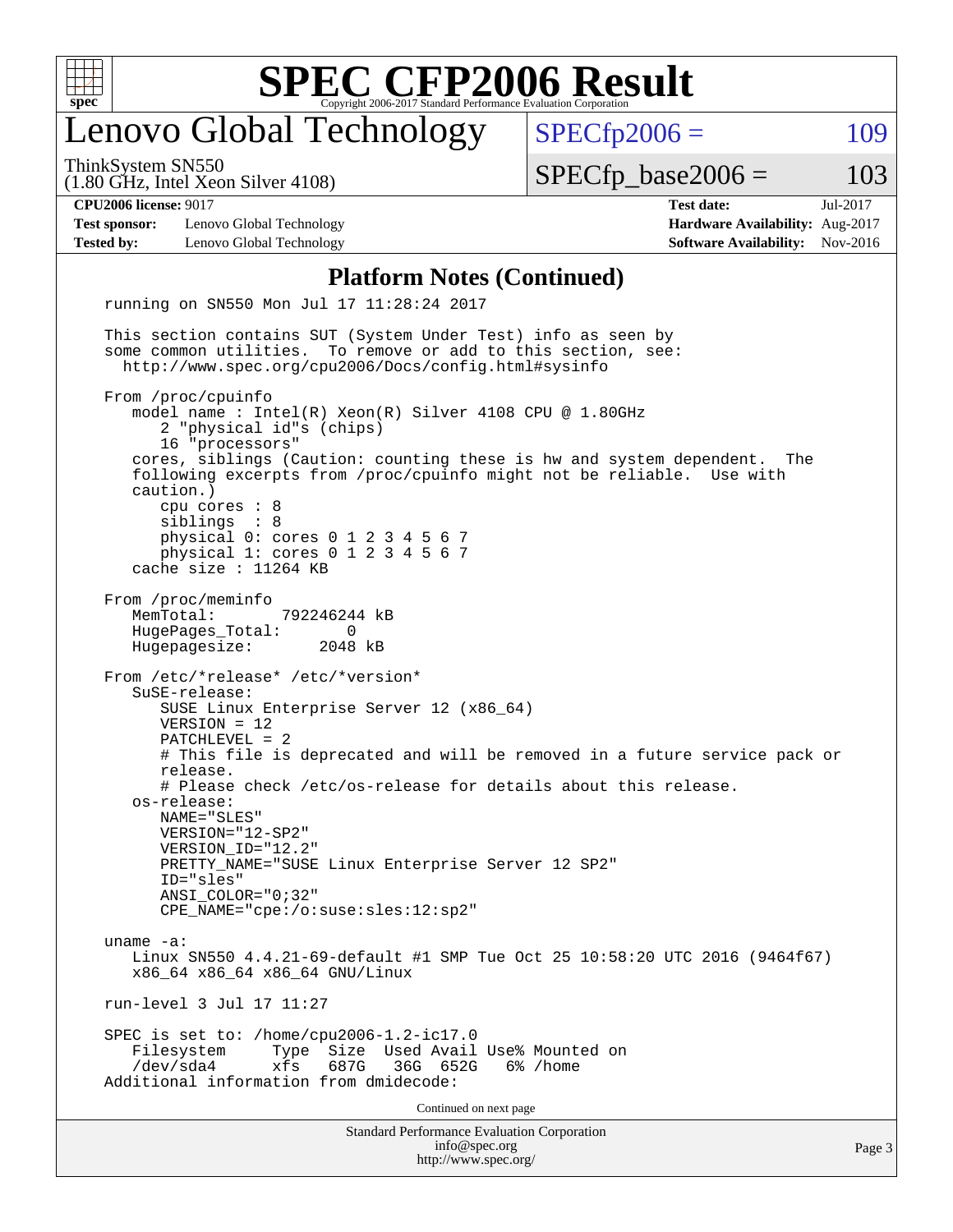

## enovo Global Technology

ThinkSystem SN550

 $SPECTp2006 = 109$ 

(1.80 GHz, Intel Xeon Silver 4108)

 $SPECTp\_base2006 = 103$ 

**[Test sponsor:](http://www.spec.org/auto/cpu2006/Docs/result-fields.html#Testsponsor)** Lenovo Global Technology **[Hardware Availability:](http://www.spec.org/auto/cpu2006/Docs/result-fields.html#HardwareAvailability)** Aug-2017 **[Tested by:](http://www.spec.org/auto/cpu2006/Docs/result-fields.html#Testedby)** Lenovo Global Technology **[Software Availability:](http://www.spec.org/auto/cpu2006/Docs/result-fields.html#SoftwareAvailability)** Nov-2016

**[CPU2006 license:](http://www.spec.org/auto/cpu2006/Docs/result-fields.html#CPU2006license)** 9017 **[Test date:](http://www.spec.org/auto/cpu2006/Docs/result-fields.html#Testdate)** Jul-2017

#### **[Platform Notes \(Continued\)](http://www.spec.org/auto/cpu2006/Docs/result-fields.html#PlatformNotes)**

 Warning: Use caution when you interpret this section. The 'dmidecode' program reads system data which is "intended to allow hardware to be accurately determined", but the intent may not be met, as there are frequent changes to hardware, firmware, and the "DMTF SMBIOS" standard.

 BIOS Lenovo -[IVE109A-1.00]- 04/27/2017 Memory: 24x Samsung M393A4K40BB2-CTD 32 GB 2 rank 2666 MHz, configured at 2400 MHz

(End of data from sysinfo program)

#### **[General Notes](http://www.spec.org/auto/cpu2006/Docs/result-fields.html#GeneralNotes)**

Environment variables set by runspec before the start of the run: KMP\_AFFINITY = "granularity=fine,compact" LD\_LIBRARY\_PATH = "/home/cpu2006-1.2-ic17.0/libs/32:/home/cpu2006-1.2-ic17.0/libs/64:/home/cpu2006-1.2-ic17.0/sh10.2" OMP NUM THREADS = "16"

 Binaries compiled on a system with 1x Intel Core i7-4790 CPU + 32GB RAM memory using Redhat Enterprise Linux 7.2 Transparent Huge Pages disabled with: echo never > /sys/kernel/mm/transparent\_hugepage/enabled

#### **[Base Compiler Invocation](http://www.spec.org/auto/cpu2006/Docs/result-fields.html#BaseCompilerInvocation)**

[C benchmarks](http://www.spec.org/auto/cpu2006/Docs/result-fields.html#Cbenchmarks): [icc -m64](http://www.spec.org/cpu2006/results/res2017q4/cpu2006-20170918-50060.flags.html#user_CCbase_intel_icc_64bit_bda6cc9af1fdbb0edc3795bac97ada53)

[C++ benchmarks:](http://www.spec.org/auto/cpu2006/Docs/result-fields.html#CXXbenchmarks) [icpc -m64](http://www.spec.org/cpu2006/results/res2017q4/cpu2006-20170918-50060.flags.html#user_CXXbase_intel_icpc_64bit_fc66a5337ce925472a5c54ad6a0de310)

[Fortran benchmarks](http://www.spec.org/auto/cpu2006/Docs/result-fields.html#Fortranbenchmarks): [ifort -m64](http://www.spec.org/cpu2006/results/res2017q4/cpu2006-20170918-50060.flags.html#user_FCbase_intel_ifort_64bit_ee9d0fb25645d0210d97eb0527dcc06e)

[Benchmarks using both Fortran and C](http://www.spec.org/auto/cpu2006/Docs/result-fields.html#BenchmarksusingbothFortranandC): [icc -m64](http://www.spec.org/cpu2006/results/res2017q4/cpu2006-20170918-50060.flags.html#user_CC_FCbase_intel_icc_64bit_bda6cc9af1fdbb0edc3795bac97ada53) [ifort -m64](http://www.spec.org/cpu2006/results/res2017q4/cpu2006-20170918-50060.flags.html#user_CC_FCbase_intel_ifort_64bit_ee9d0fb25645d0210d97eb0527dcc06e)

#### **[Base Portability Flags](http://www.spec.org/auto/cpu2006/Docs/result-fields.html#BasePortabilityFlags)**

 410.bwaves: [-DSPEC\\_CPU\\_LP64](http://www.spec.org/cpu2006/results/res2017q4/cpu2006-20170918-50060.flags.html#suite_basePORTABILITY410_bwaves_DSPEC_CPU_LP64) 416.gamess: [-DSPEC\\_CPU\\_LP64](http://www.spec.org/cpu2006/results/res2017q4/cpu2006-20170918-50060.flags.html#suite_basePORTABILITY416_gamess_DSPEC_CPU_LP64) 433.milc: [-DSPEC\\_CPU\\_LP64](http://www.spec.org/cpu2006/results/res2017q4/cpu2006-20170918-50060.flags.html#suite_basePORTABILITY433_milc_DSPEC_CPU_LP64) 434.zeusmp: [-DSPEC\\_CPU\\_LP64](http://www.spec.org/cpu2006/results/res2017q4/cpu2006-20170918-50060.flags.html#suite_basePORTABILITY434_zeusmp_DSPEC_CPU_LP64) 435.gromacs: [-DSPEC\\_CPU\\_LP64](http://www.spec.org/cpu2006/results/res2017q4/cpu2006-20170918-50060.flags.html#suite_basePORTABILITY435_gromacs_DSPEC_CPU_LP64) [-nofor\\_main](http://www.spec.org/cpu2006/results/res2017q4/cpu2006-20170918-50060.flags.html#user_baseLDPORTABILITY435_gromacs_f-nofor_main) 436.cactusADM: [-DSPEC\\_CPU\\_LP64](http://www.spec.org/cpu2006/results/res2017q4/cpu2006-20170918-50060.flags.html#suite_basePORTABILITY436_cactusADM_DSPEC_CPU_LP64) [-nofor\\_main](http://www.spec.org/cpu2006/results/res2017q4/cpu2006-20170918-50060.flags.html#user_baseLDPORTABILITY436_cactusADM_f-nofor_main) 437.leslie3d: [-DSPEC\\_CPU\\_LP64](http://www.spec.org/cpu2006/results/res2017q4/cpu2006-20170918-50060.flags.html#suite_basePORTABILITY437_leslie3d_DSPEC_CPU_LP64)

Continued on next page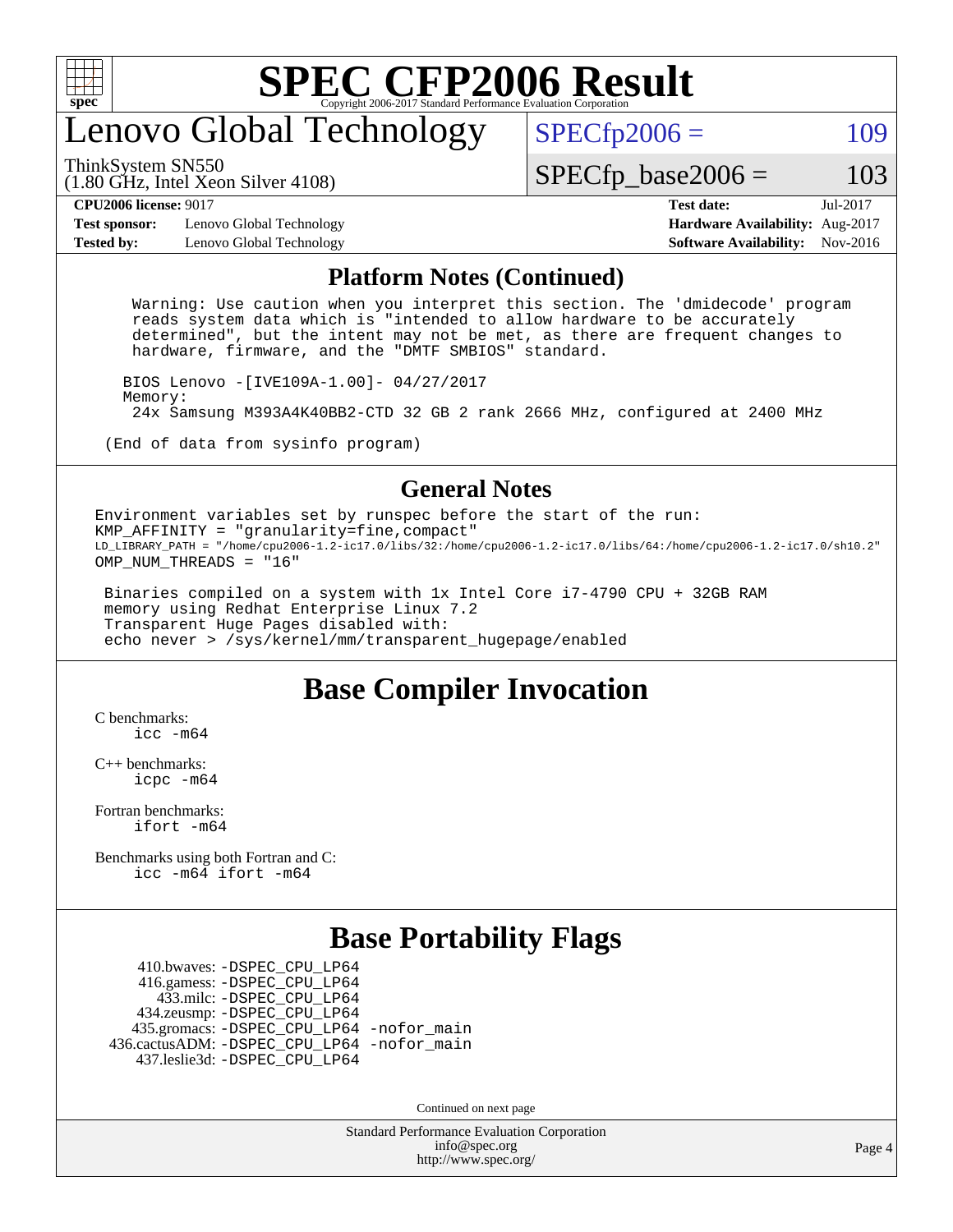

enovo Global Technology

ThinkSystem SN550

(1.80 GHz, Intel Xeon Silver 4108)

 $SPECTp2006 = 109$ 

 $SPECTp\_base2006 = 103$ 

**[Test sponsor:](http://www.spec.org/auto/cpu2006/Docs/result-fields.html#Testsponsor)** Lenovo Global Technology **[Hardware Availability:](http://www.spec.org/auto/cpu2006/Docs/result-fields.html#HardwareAvailability)** Aug-2017

**[CPU2006 license:](http://www.spec.org/auto/cpu2006/Docs/result-fields.html#CPU2006license)** 9017 **[Test date:](http://www.spec.org/auto/cpu2006/Docs/result-fields.html#Testdate)** Jul-2017 **[Tested by:](http://www.spec.org/auto/cpu2006/Docs/result-fields.html#Testedby)** Lenovo Global Technology **[Software Availability:](http://www.spec.org/auto/cpu2006/Docs/result-fields.html#SoftwareAvailability)** Nov-2016

### **[Base Portability Flags \(Continued\)](http://www.spec.org/auto/cpu2006/Docs/result-fields.html#BasePortabilityFlags)**

 444.namd: [-DSPEC\\_CPU\\_LP64](http://www.spec.org/cpu2006/results/res2017q4/cpu2006-20170918-50060.flags.html#suite_basePORTABILITY444_namd_DSPEC_CPU_LP64) 447.dealII: [-DSPEC\\_CPU\\_LP64](http://www.spec.org/cpu2006/results/res2017q4/cpu2006-20170918-50060.flags.html#suite_basePORTABILITY447_dealII_DSPEC_CPU_LP64) 450.soplex: [-DSPEC\\_CPU\\_LP64](http://www.spec.org/cpu2006/results/res2017q4/cpu2006-20170918-50060.flags.html#suite_basePORTABILITY450_soplex_DSPEC_CPU_LP64) 453.povray: [-DSPEC\\_CPU\\_LP64](http://www.spec.org/cpu2006/results/res2017q4/cpu2006-20170918-50060.flags.html#suite_basePORTABILITY453_povray_DSPEC_CPU_LP64) 454.calculix: [-DSPEC\\_CPU\\_LP64](http://www.spec.org/cpu2006/results/res2017q4/cpu2006-20170918-50060.flags.html#suite_basePORTABILITY454_calculix_DSPEC_CPU_LP64) [-nofor\\_main](http://www.spec.org/cpu2006/results/res2017q4/cpu2006-20170918-50060.flags.html#user_baseLDPORTABILITY454_calculix_f-nofor_main) 459.GemsFDTD: [-DSPEC\\_CPU\\_LP64](http://www.spec.org/cpu2006/results/res2017q4/cpu2006-20170918-50060.flags.html#suite_basePORTABILITY459_GemsFDTD_DSPEC_CPU_LP64) 465.tonto: [-DSPEC\\_CPU\\_LP64](http://www.spec.org/cpu2006/results/res2017q4/cpu2006-20170918-50060.flags.html#suite_basePORTABILITY465_tonto_DSPEC_CPU_LP64) 470.lbm: [-DSPEC\\_CPU\\_LP64](http://www.spec.org/cpu2006/results/res2017q4/cpu2006-20170918-50060.flags.html#suite_basePORTABILITY470_lbm_DSPEC_CPU_LP64) 482.sphinx3: [-DSPEC\\_CPU\\_LP64](http://www.spec.org/cpu2006/results/res2017q4/cpu2006-20170918-50060.flags.html#suite_basePORTABILITY482_sphinx3_DSPEC_CPU_LP64)

481.wrf: [-DSPEC\\_CPU\\_LP64](http://www.spec.org/cpu2006/results/res2017q4/cpu2006-20170918-50060.flags.html#suite_basePORTABILITY481_wrf_DSPEC_CPU_LP64) [-DSPEC\\_CPU\\_CASE\\_FLAG](http://www.spec.org/cpu2006/results/res2017q4/cpu2006-20170918-50060.flags.html#b481.wrf_baseCPORTABILITY_DSPEC_CPU_CASE_FLAG) [-DSPEC\\_CPU\\_LINUX](http://www.spec.org/cpu2006/results/res2017q4/cpu2006-20170918-50060.flags.html#b481.wrf_baseCPORTABILITY_DSPEC_CPU_LINUX)

#### **[Base Optimization Flags](http://www.spec.org/auto/cpu2006/Docs/result-fields.html#BaseOptimizationFlags)**

[C benchmarks](http://www.spec.org/auto/cpu2006/Docs/result-fields.html#Cbenchmarks):

[-xCORE-AVX2](http://www.spec.org/cpu2006/results/res2017q4/cpu2006-20170918-50060.flags.html#user_CCbase_f-xCORE-AVX2) [-ipo](http://www.spec.org/cpu2006/results/res2017q4/cpu2006-20170918-50060.flags.html#user_CCbase_f-ipo) [-O3](http://www.spec.org/cpu2006/results/res2017q4/cpu2006-20170918-50060.flags.html#user_CCbase_f-O3) [-no-prec-div](http://www.spec.org/cpu2006/results/res2017q4/cpu2006-20170918-50060.flags.html#user_CCbase_f-no-prec-div) [-parallel](http://www.spec.org/cpu2006/results/res2017q4/cpu2006-20170918-50060.flags.html#user_CCbase_f-parallel) [-qopt-prefetch](http://www.spec.org/cpu2006/results/res2017q4/cpu2006-20170918-50060.flags.html#user_CCbase_f-qopt-prefetch)

[C++ benchmarks:](http://www.spec.org/auto/cpu2006/Docs/result-fields.html#CXXbenchmarks) [-xCORE-AVX2](http://www.spec.org/cpu2006/results/res2017q4/cpu2006-20170918-50060.flags.html#user_CXXbase_f-xCORE-AVX2) [-ipo](http://www.spec.org/cpu2006/results/res2017q4/cpu2006-20170918-50060.flags.html#user_CXXbase_f-ipo) [-O3](http://www.spec.org/cpu2006/results/res2017q4/cpu2006-20170918-50060.flags.html#user_CXXbase_f-O3) [-no-prec-div](http://www.spec.org/cpu2006/results/res2017q4/cpu2006-20170918-50060.flags.html#user_CXXbase_f-no-prec-div) [-qopt-prefetch](http://www.spec.org/cpu2006/results/res2017q4/cpu2006-20170918-50060.flags.html#user_CXXbase_f-qopt-prefetch)

[Fortran benchmarks](http://www.spec.org/auto/cpu2006/Docs/result-fields.html#Fortranbenchmarks): [-xCORE-AVX2](http://www.spec.org/cpu2006/results/res2017q4/cpu2006-20170918-50060.flags.html#user_FCbase_f-xCORE-AVX2) [-ipo](http://www.spec.org/cpu2006/results/res2017q4/cpu2006-20170918-50060.flags.html#user_FCbase_f-ipo) [-O3](http://www.spec.org/cpu2006/results/res2017q4/cpu2006-20170918-50060.flags.html#user_FCbase_f-O3) [-no-prec-div](http://www.spec.org/cpu2006/results/res2017q4/cpu2006-20170918-50060.flags.html#user_FCbase_f-no-prec-div) [-parallel](http://www.spec.org/cpu2006/results/res2017q4/cpu2006-20170918-50060.flags.html#user_FCbase_f-parallel) [-qopt-prefetch](http://www.spec.org/cpu2006/results/res2017q4/cpu2006-20170918-50060.flags.html#user_FCbase_f-qopt-prefetch)

[Benchmarks using both Fortran and C](http://www.spec.org/auto/cpu2006/Docs/result-fields.html#BenchmarksusingbothFortranandC): [-xCORE-AVX2](http://www.spec.org/cpu2006/results/res2017q4/cpu2006-20170918-50060.flags.html#user_CC_FCbase_f-xCORE-AVX2) [-ipo](http://www.spec.org/cpu2006/results/res2017q4/cpu2006-20170918-50060.flags.html#user_CC_FCbase_f-ipo) [-O3](http://www.spec.org/cpu2006/results/res2017q4/cpu2006-20170918-50060.flags.html#user_CC_FCbase_f-O3) [-no-prec-div](http://www.spec.org/cpu2006/results/res2017q4/cpu2006-20170918-50060.flags.html#user_CC_FCbase_f-no-prec-div) [-parallel](http://www.spec.org/cpu2006/results/res2017q4/cpu2006-20170918-50060.flags.html#user_CC_FCbase_f-parallel) [-qopt-prefetch](http://www.spec.org/cpu2006/results/res2017q4/cpu2006-20170918-50060.flags.html#user_CC_FCbase_f-qopt-prefetch)

#### **[Peak Compiler Invocation](http://www.spec.org/auto/cpu2006/Docs/result-fields.html#PeakCompilerInvocation)**

[C benchmarks](http://www.spec.org/auto/cpu2006/Docs/result-fields.html#Cbenchmarks): [icc -m64](http://www.spec.org/cpu2006/results/res2017q4/cpu2006-20170918-50060.flags.html#user_CCpeak_intel_icc_64bit_bda6cc9af1fdbb0edc3795bac97ada53)

[C++ benchmarks:](http://www.spec.org/auto/cpu2006/Docs/result-fields.html#CXXbenchmarks) [icpc -m64](http://www.spec.org/cpu2006/results/res2017q4/cpu2006-20170918-50060.flags.html#user_CXXpeak_intel_icpc_64bit_fc66a5337ce925472a5c54ad6a0de310)

[Fortran benchmarks](http://www.spec.org/auto/cpu2006/Docs/result-fields.html#Fortranbenchmarks): [ifort -m64](http://www.spec.org/cpu2006/results/res2017q4/cpu2006-20170918-50060.flags.html#user_FCpeak_intel_ifort_64bit_ee9d0fb25645d0210d97eb0527dcc06e)

[Benchmarks using both Fortran and C](http://www.spec.org/auto/cpu2006/Docs/result-fields.html#BenchmarksusingbothFortranandC): [icc -m64](http://www.spec.org/cpu2006/results/res2017q4/cpu2006-20170918-50060.flags.html#user_CC_FCpeak_intel_icc_64bit_bda6cc9af1fdbb0edc3795bac97ada53) [ifort -m64](http://www.spec.org/cpu2006/results/res2017q4/cpu2006-20170918-50060.flags.html#user_CC_FCpeak_intel_ifort_64bit_ee9d0fb25645d0210d97eb0527dcc06e)

## **[Peak Portability Flags](http://www.spec.org/auto/cpu2006/Docs/result-fields.html#PeakPortabilityFlags)**

Same as Base Portability Flags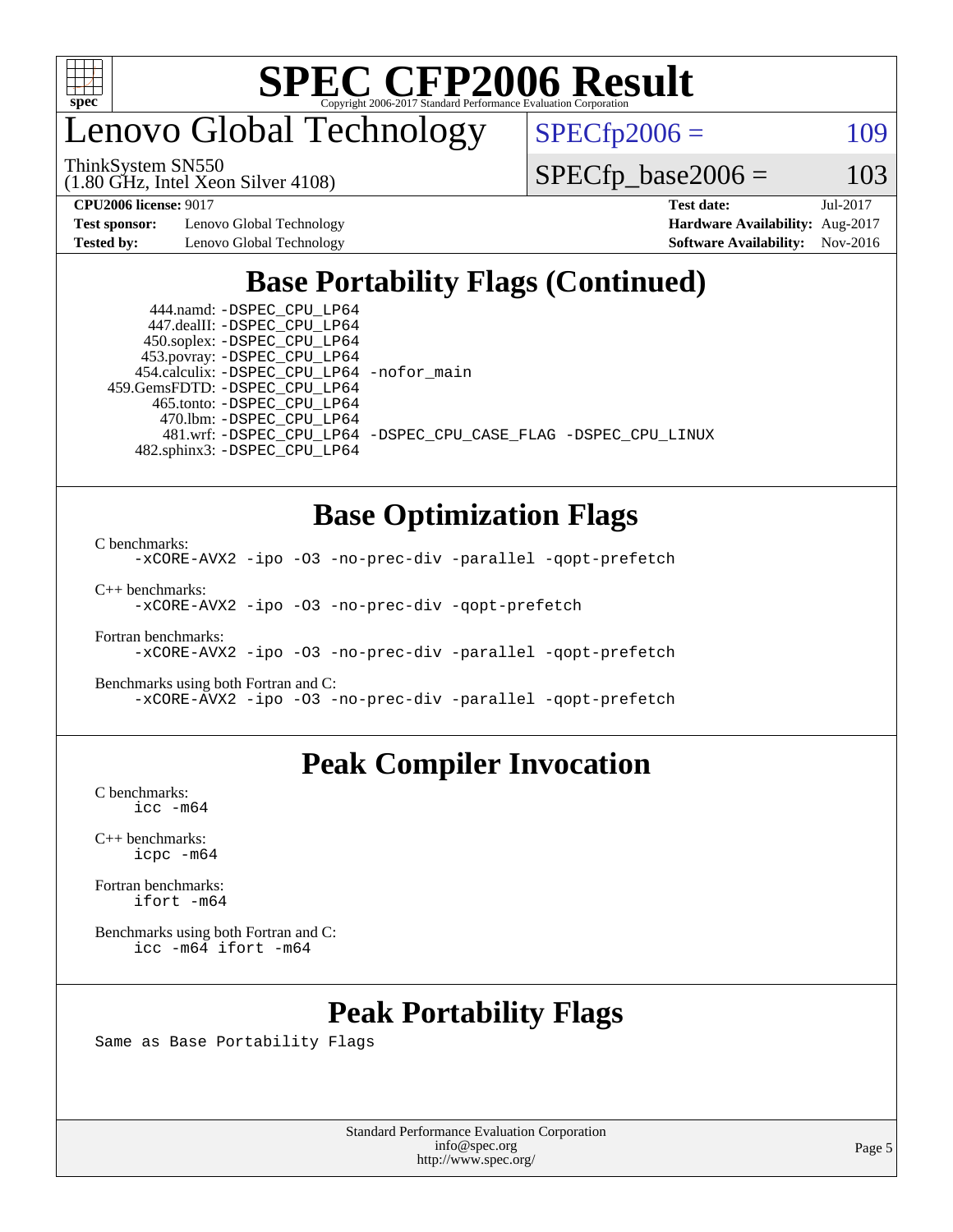

## enovo Global Technology

ThinkSystem SN550

(1.80 GHz, Intel Xeon Silver 4108)

**[Test sponsor:](http://www.spec.org/auto/cpu2006/Docs/result-fields.html#Testsponsor)** Lenovo Global Technology **[Hardware Availability:](http://www.spec.org/auto/cpu2006/Docs/result-fields.html#HardwareAvailability)** Aug-2017 **[Tested by:](http://www.spec.org/auto/cpu2006/Docs/result-fields.html#Testedby)** Lenovo Global Technology **[Software Availability:](http://www.spec.org/auto/cpu2006/Docs/result-fields.html#SoftwareAvailability)** Nov-2016

 $SPECTp2006 = 109$ 

 $SPECTp\_base2006 = 103$ 

**[CPU2006 license:](http://www.spec.org/auto/cpu2006/Docs/result-fields.html#CPU2006license)** 9017 **[Test date:](http://www.spec.org/auto/cpu2006/Docs/result-fields.html#Testdate)** Jul-2017

### **[Peak Optimization Flags](http://www.spec.org/auto/cpu2006/Docs/result-fields.html#PeakOptimizationFlags)**

[C benchmarks](http://www.spec.org/auto/cpu2006/Docs/result-fields.html#Cbenchmarks):

433.milc: basepeak = yes

 $470.$ lbm: basepeak = yes

 $482$ .sphinx3: basepeak = yes

[C++ benchmarks:](http://www.spec.org/auto/cpu2006/Docs/result-fields.html#CXXbenchmarks)

 444.namd: [-prof-gen](http://www.spec.org/cpu2006/results/res2017q4/cpu2006-20170918-50060.flags.html#user_peakPASS1_CXXFLAGSPASS1_LDFLAGS444_namd_prof_gen_e43856698f6ca7b7e442dfd80e94a8fc)(pass 1) [-prof-use](http://www.spec.org/cpu2006/results/res2017q4/cpu2006-20170918-50060.flags.html#user_peakPASS2_CXXFLAGSPASS2_LDFLAGS444_namd_prof_use_bccf7792157ff70d64e32fe3e1250b55)(pass 2) [-xCORE-AVX2](http://www.spec.org/cpu2006/results/res2017q4/cpu2006-20170918-50060.flags.html#user_peakPASS2_CXXFLAGSPASS2_LDFLAGS444_namd_f-xCORE-AVX2)(pass 2)  $-par-num-threads=1(pass 1) -ipo(pass 2) -O3(pass 2)$  $-par-num-threads=1(pass 1) -ipo(pass 2) -O3(pass 2)$  $-par-num-threads=1(pass 1) -ipo(pass 2) -O3(pass 2)$  $-par-num-threads=1(pass 1) -ipo(pass 2) -O3(pass 2)$  $-par-num-threads=1(pass 1) -ipo(pass 2) -O3(pass 2)$  $-par-num-threads=1(pass 1) -ipo(pass 2) -O3(pass 2)$ [-no-prec-div](http://www.spec.org/cpu2006/results/res2017q4/cpu2006-20170918-50060.flags.html#user_peakPASS2_CXXFLAGSPASS2_LDFLAGS444_namd_f-no-prec-div)(pass 2) [-fno-alias](http://www.spec.org/cpu2006/results/res2017q4/cpu2006-20170918-50060.flags.html#user_peakCXXOPTIMIZEOPTIMIZE444_namd_f-no-alias_694e77f6c5a51e658e82ccff53a9e63a) [-auto-ilp32](http://www.spec.org/cpu2006/results/res2017q4/cpu2006-20170918-50060.flags.html#user_peakCXXOPTIMIZE444_namd_f-auto-ilp32)

447.dealII: basepeak = yes

 $450$ .soplex: basepeak = yes

```
 453.povray: -prof-gen(pass 1) -prof-use(pass 2) -xCORE-AVX2(pass 2)
         -par-num-threads=1-ipo-O3(pass 2)-no-prec-div(pass 2) -unroll4 -ansi-alias
```
[Fortran benchmarks](http://www.spec.org/auto/cpu2006/Docs/result-fields.html#Fortranbenchmarks):

```
410.bwaves: basepeak = yes
```

```
 416.gamess: -prof-gen(pass 1) -prof-use(pass 2) -xCORE-AVX2(pass 2)
         -par-num-threads=1-ipo-O3(pass 2)-no-prec-div(pass 2) -unroll2 -inline-level=0 -scalar-rep-
```
 $434$ .zeusmp: basepeak = yes

437.leslie3d: basepeak = yes

```
 459.GemsFDTD: -prof-gen(pass 1) -prof-use(pass 2) -xCORE-AVX2(pass 2)
            -par-num-threads=1-ipo-O3(pass 2)-no-prec-div(pass 2) -unroll2 -inline-level=0
            -qopt-prefetch -parallel
```

```
 465.tonto: -prof-gen(pass 1) -prof-use(pass 2) -xCORE-AVX2(pass 2)
       -par-num-threads=1-ipo-O3(pass 2)-no-prec-div-inline-calloc-qopt-malloc-options=3
       -auto -unroll4
```
[Benchmarks using both Fortran and C](http://www.spec.org/auto/cpu2006/Docs/result-fields.html#BenchmarksusingbothFortranandC):

435.gromacs: basepeak = yes

 $436.cactusADM:basepeak = yes$ 

Continued on next page

| <b>Standard Performance Evaluation Corporation</b> |
|----------------------------------------------------|
| info@spec.org                                      |
| http://www.spec.org/                               |